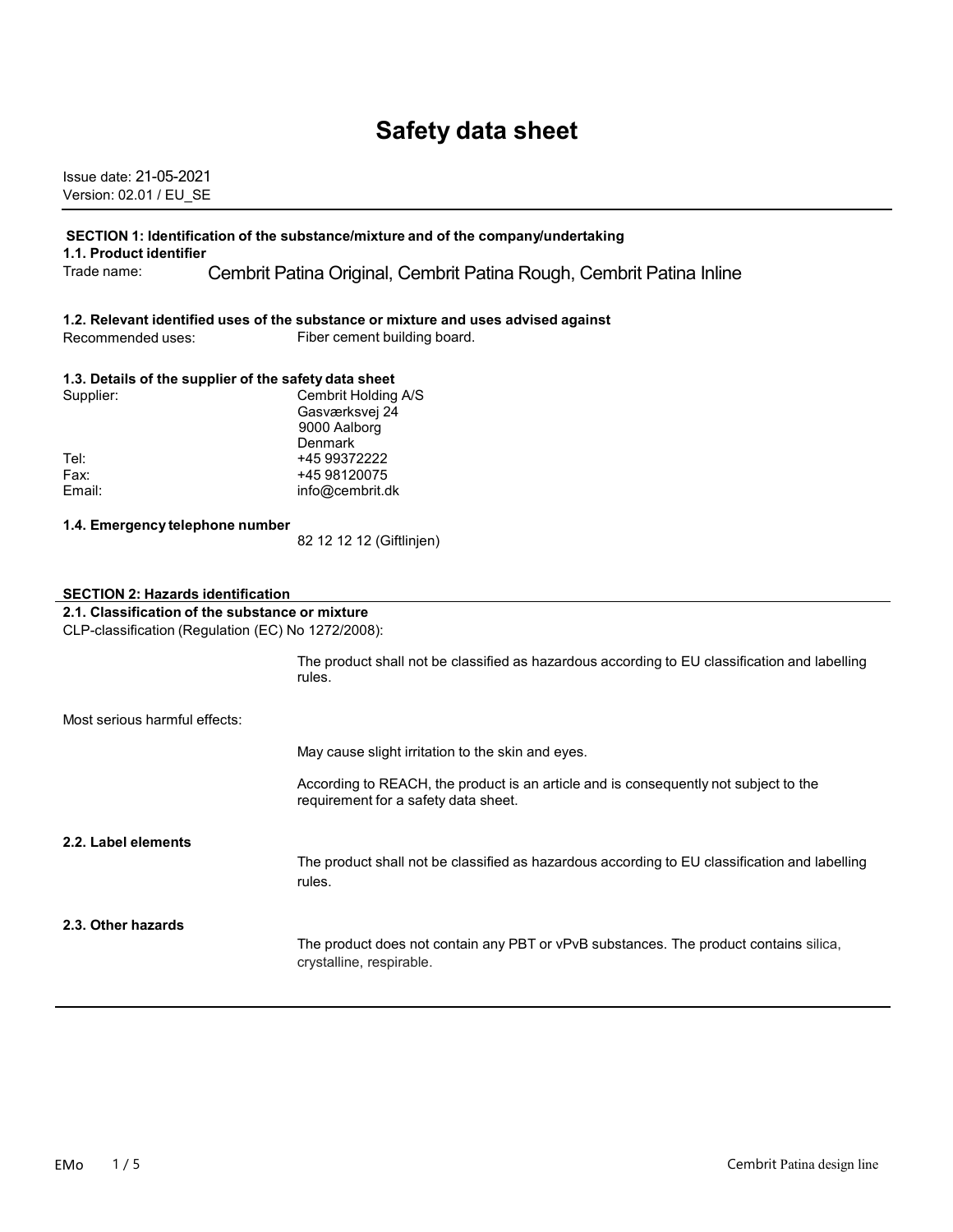# **SECTION 3: Composition/information on ingredients**

# **3.2. Mixtures**

| <b>Registration</b><br>number | CAS No.                  | Substance       | CLP-classification (Regulation (EC)<br>No 1272/2008) | $w/w$ %  | <b>Note</b>          |
|-------------------------------|--------------------------|-----------------|------------------------------------------------------|----------|----------------------|
|                               | 65997-15-1<br>68475-76-3 | Portland cement |                                                      |          | 40-50% White or grey |
|                               | 9004-34-6                | Cellulose       |                                                      | 5-15%    |                      |
|                               | 13983-17-0               | Filler          |                                                      | 5-15%    |                      |
|                               | 14808-60-7               | Silica sand     |                                                      | 25-45%   |                      |
|                               |                          | Pigments        |                                                      | $0 - 5%$ |                      |
|                               |                          | Hydrophobe      |                                                      | $0 - 2%$ |                      |

*Please see section 16 for the full text of H-phrases.*

| <b>SECTION 4: First aid measures</b>                                |                                                                                                                                             |
|---------------------------------------------------------------------|---------------------------------------------------------------------------------------------------------------------------------------------|
| 4.1. Description of first aid measures<br>Inhalation:               | Seek fresh air. Seek medical advice in case of persistent discomfort.                                                                       |
| Ingestion:                                                          | Wash out mouth thoroughly and drink 1-2 glasses of water in small sips. Seek medical advice<br>in case of discomfort.                       |
| Skin:                                                               | Wash skin with soap and water. Seek medical advice in case of persistent discomfort.                                                        |
| Eyes                                                                | Flush with water (preferably using eye wash equipment) until irritation subsides. Seek medical<br>advice if symptoms persist.               |
| Other information:                                                  | When obtaining medical advice, show the safety data sheet or label.                                                                         |
| 4.2. Most important symptoms and effects, both acute and delayed    | May cause slight irritation to the skin and eyes.                                                                                           |
|                                                                     | 4.3. Indication of any immediate medical attention and special treatment needed<br>Treat symptoms. No special immediate treatment required. |
| <b>SECTION 5: Firefighting measures</b><br>5.1. Extinguishing media |                                                                                                                                             |
| Suitable extinguishing media                                        | The product is not directly flammable. Choose extinguishing agents based on the surrounding<br>fire.                                        |
| Unsuitable extinguishing media                                      | Do not use water stream, as it may spread the fire.                                                                                         |
| 5.2. Special hazards arising from the substance or mixture          | The product is not directly flammable. Avoid inhalation of vapour and fumes - seek fresh air.                                               |
| 5.3. Advice for firefighters                                        | Wear Self-Contained Breathing Apparatus (SCBA) with chemical resistant gloves.                                                              |
| <b>SECTION 6: Accidental release measures</b>                       |                                                                                                                                             |
| For non-emergency personnel:                                        | 6.1. Personal precautions, protective equipment and emergency procedures<br>Wear gloves.                                                    |
| For emergency responders:                                           | Normal protective clothing equivalent to EN 469 is recommended.                                                                             |
| 6.2. Environmental precautions                                      |                                                                                                                                             |
| 6.3. Methods and material for containment and cleaning up           | Prevent spillage from entering drains and/or surface water.                                                                                 |
| 6.4. Reference to other sections                                    | Sweep up/collect spills for possible reuse or transfer to suitable waste containers.                                                        |
|                                                                     | See section 8 for type of protective equipment. See section 13 for instructions on disposal.                                                |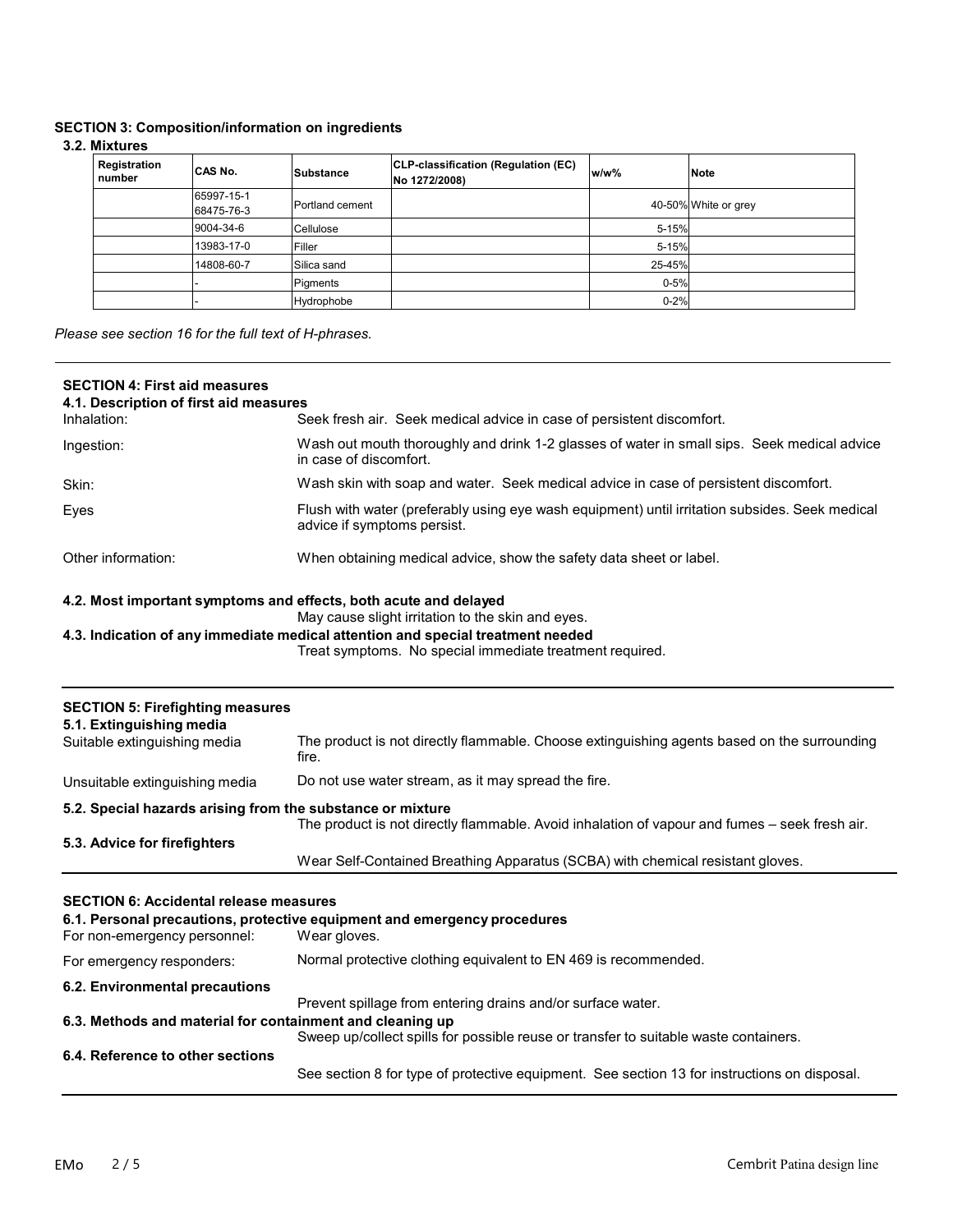### **SECTION 7: Handling and storage 7.1. Precautions for safe handling**

Running water and eye wash equipment should be available. Wash hands before breaks, before using restroom facilities, and at the end of work.

### **7.2. Conditions for safe storage, including any incompatibilities**

Store in a dry area. **7.3. Specific end use(s)** None.

# **SECTION 8: Exposure controls/personal protection**

| 8.1. Control parameters                                     |                                                                                                                                                                            |
|-------------------------------------------------------------|----------------------------------------------------------------------------------------------------------------------------------------------------------------------------|
| Legal basis:                                                | Commission Directive 2000/39/EC (Occupational Exposure Limits). Last amended by<br>Commission Directive 2009/161/EU.                                                       |
|                                                             | Contains no substances subject to reporting requirements.                                                                                                                  |
| 8.2. Exposure controls<br>Appropriate engineering controls: | Wear the personal protective equipment specified below.                                                                                                                    |
| Personal protective equipment,<br>eye/face protection:      | Wear safety goggles if there is a risk of dust contact with eyes. Eye protection must conform<br>to EN 166.                                                                |
| Personal protective equipment,<br>skin protection:          | Wear gloves. Gloves must conform to EN 374.                                                                                                                                |
| Personal protective equipment,<br>respiratory protection:   | Wear respiratory protective equipment with P2 filter when performing dusty work. Respiratory<br>protection must conform to one of the following standards: EN 136/140/145. |
| Environmental exposure controls:                            | Ensure compliance with local regulations for emissions.                                                                                                                    |

### **SECTION 9: Physical and chemical properties**

| 9.1. Information on basic physical and chemical properties |                                                           |
|------------------------------------------------------------|-----------------------------------------------------------|
| State:                                                     | Solid substance                                           |
| Colour:                                                    | Multiple                                                  |
| color Odour:                                               | No data                                                   |
| Odour threshold:                                           | No data                                                   |
| pH (solution for use):                                     | No data                                                   |
| pH (concentrate):                                          | Approx. 11 (Due to calcium hydroxide, pH will reduce over |
| time) Melting point/freezing point:                        | No data                                                   |
| Initial boiling point and boiling                          |                                                           |
| range:                                                     | No data                                                   |
| Flash point:                                               | No data                                                   |
| Evaporation rate:                                          | No data                                                   |
| Flammability (solid, gas):                                 | No data                                                   |
| Upper/lower flammability limits:                           | No data                                                   |
| Upper/lower explosive limits:                              | No data                                                   |
| Vapour pressure:                                           | No data                                                   |
| Vapour density:                                            | No data                                                   |
| Relative density:                                          | 1.8                                                       |
| Solubility:                                                | Solubility in water: Insoluble                            |
| Partition coefficient                                      |                                                           |
| n-octanol/water:                                           | No data                                                   |
| Auto-ignition temperature:                                 | No data                                                   |
| Decomposition temperature:                                 | >150°C. 250°C: the product loses 90% of it's initial      |
| strength. Viscosity:                                       | No data                                                   |
| Explosive properties:                                      | No data                                                   |
| Oxidising properties:                                      | No data                                                   |

### **9.2. Other information**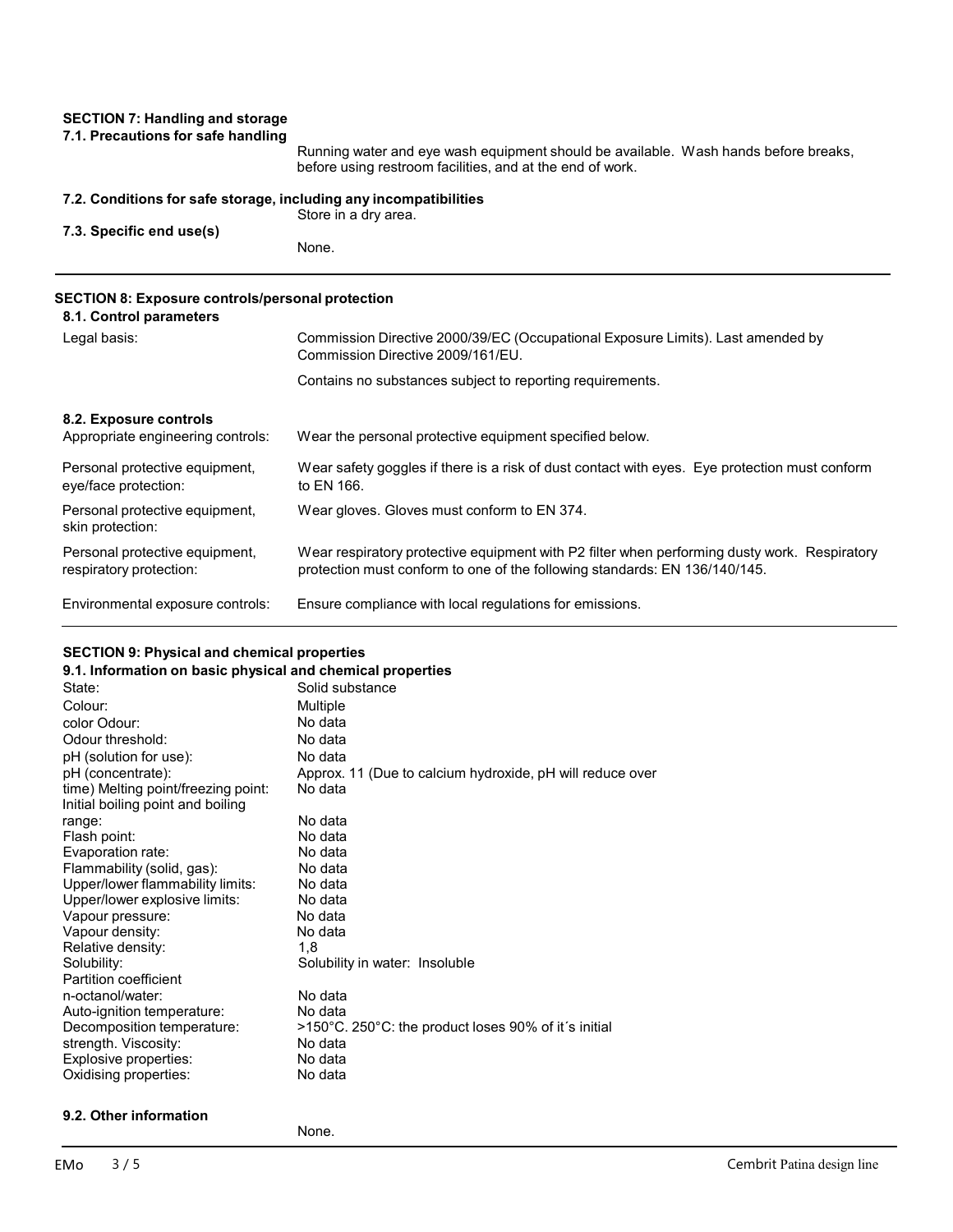| <b>SECTION 10: Stability and reactivity</b><br>10.1. Reactivity |                                                                               |
|-----------------------------------------------------------------|-------------------------------------------------------------------------------|
|                                                                 | Not reactive.                                                                 |
| 10.2. Chemical stability                                        | The product is stable when used in accordance with the supplier's directions. |
| 10.3. Possibility of hazardous reactions                        | None known.                                                                   |
| 10.4. Conditions to avoid                                       |                                                                               |
|                                                                 | None known.                                                                   |
| 10.5. Incompatible materials                                    | None known.                                                                   |
| 10.6. Hazardous decomposition products                          | None known.                                                                   |

| 11.1. Information on toxicological effects |                                                                                                                                           |  |
|--------------------------------------------|-------------------------------------------------------------------------------------------------------------------------------------------|--|
| Acute toxicity - oral:                     | The product does not have to be classified. Test data are not available.                                                                  |  |
| Acute toxicity - dermal:                   | The product does not have to be classified. Test data are not available.                                                                  |  |
| Acute toxicity - inhalation:               | The product does not have to be classified. Test data are not available.                                                                  |  |
| Skin corrosion/irritation:                 | May cause slight irritation. The product does not have to be classified. Test data are not<br>available.                                  |  |
| Serious eye damage/eye irritation:         | May cause eye irritation. The product does not have to be classified. Test data are not<br>available.                                     |  |
| Respiratory sensitisation or skin          |                                                                                                                                           |  |
| sensitisation:                             | The product does not have to be classified. Test data are not available.                                                                  |  |
| Germ cell mutagenicity:                    | The product does not have to be classified. Test data are not available.                                                                  |  |
| Carcinogenic properties:                   | The product does not have to be classified. Test data are not available.                                                                  |  |
| Reproductive toxicity:                     | The product does not have to be classified. Test data are not available.                                                                  |  |
| Single STOT exposure:                      | Inhalation of dust may cause irritation to the upper airways. The product does not have to be<br>classified. Test data are not available. |  |
| Repeated STOT exposure:                    | The product does not have to be classified. Test data are not available.                                                                  |  |
| Aspiration hazard:                         | The product does not have to be classified. Test data are not available.                                                                  |  |
| Other toxicological effects:               | None known.                                                                                                                               |  |

### **SECTION 12: Ecological information 12.1. Toxicity**

**SECTION 11: Toxicological information**

The product does not have to be classified. Test data are not available.

## **12.2. Persistence and degradability**

Not expected to be biodegradable.